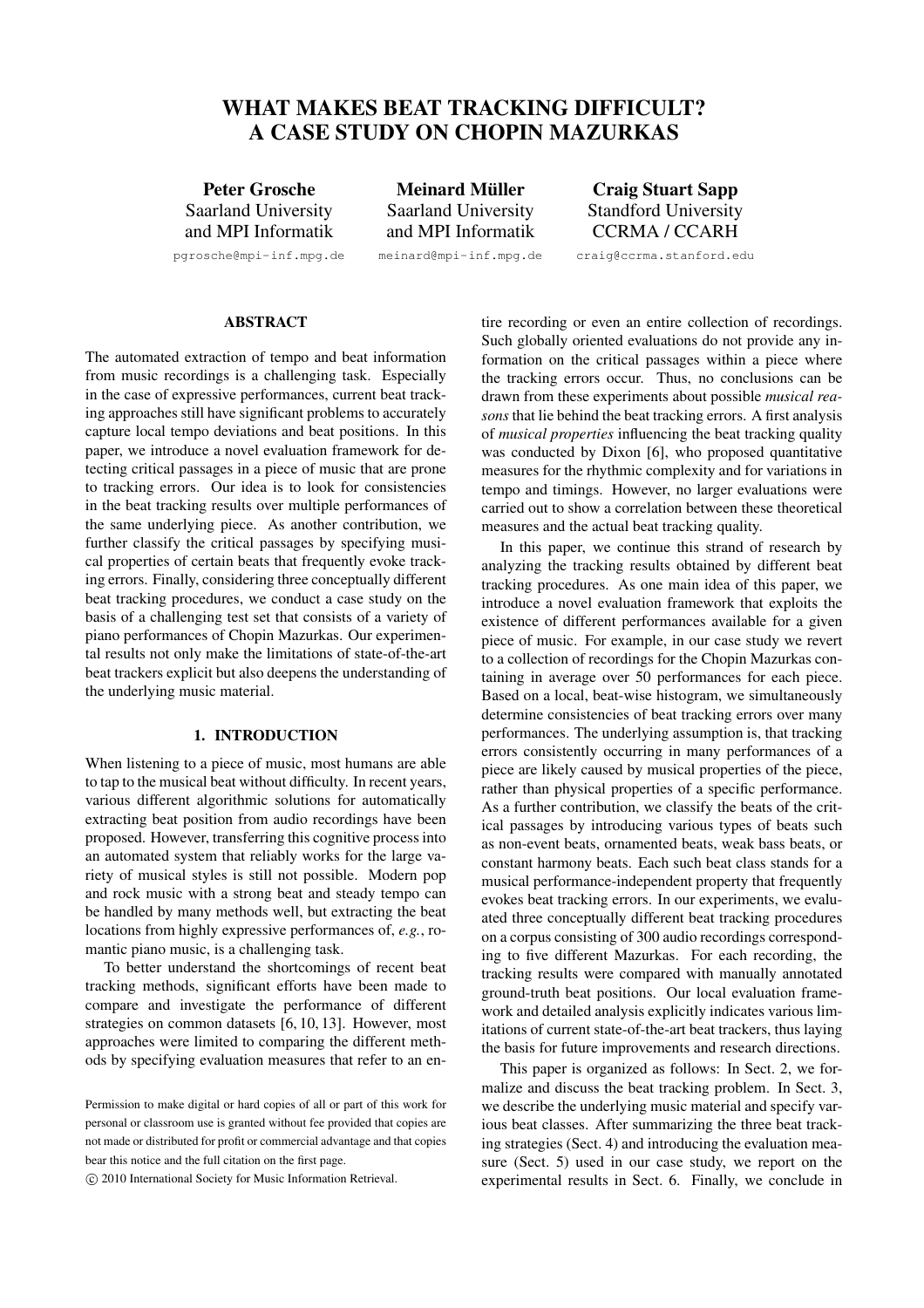| ID             | Composer       | Piece         | #(Meas.) | #(Beats) | #(Perf.) |
|----------------|----------------|---------------|----------|----------|----------|
| $M17-4$ Chopin |                | Op. 17, No. 4 | 132      | 396      | 62       |
|                | $M24-2$ Chopin | Op. 24, No. 2 | 120      | 360      | 64       |
|                | M30-2 Chopin   | Op. 30, No. 2 | 65       | 193      | 34       |
|                | M63-3 Chopin   | Op. 63, No. 3 | 77       | 229      | 88       |
|                | M68-3 Chopin   | Op. 68, No. 3 | 61       | 181      | 50       |

**Table 1**: The five Chopin Mazurkas and their identifiers used in our study. The last three columns indicate the number of measures, beats, and performances available for the respective piece.

Sect. 7 with a discussion of future research directions. Further related work is discussed in the respective sections.

#### **2. PROBLEM SPECIFICATION**

For a given piece of music, let N denote the number of *musical beats*. Enumerating all beats, we identify the set of musical beats with the set  $\mathcal{B} = [1:N] := \{1,2,\ldots,N\}.$ Given a performance of the piece in the form of an audio recording, the musical beats correspond to specific physical time positions within the audio file. Let  $\pi : \mathcal{B} \to \mathbb{R}$  be the mapping that assigns each musical beat  $b \in \mathcal{B}$  to the time position  $\pi(b)$  of its occurrence in the performance. In the following, a time position  $\pi(b)$  is referred to as *physical beat* or simply as *beat* of the performance. Then, the task of *beat tracking* is to recover the set  $\{\pi(b) | b \in \mathcal{B}\}\$  of all beats from a given audio recording.

Note that this specification of the beat tracking problem is somewhat simplistic, as we only consider physical beats that are defined by onset events. More generally, a beat is a perceptual phenomenon and perceptual beat times do not necessarily coincide with physical beat times [7]. Furthermore, the perception of beats varies between listeners.

For determining physical beat times, we now discuss some of the problems, one has to deal with in practice. Typically, a beat goes along with a note onset revealed by an increase of the signal's energy or a change in the spectral content. However, in particular for non-percussive music, one often has soft note onsets, which lead to blurred note transitions rather than sharp note onset positions. In such cases, there are no precise timings of note events within the audio recording, and the assignment of exact physical beat positions becomes problematic. This issue is aggravated in the presence of tempo changes and expressive tempo nuances (*e.g.*, ritardando and accelerando).

Besides such physical reasons, there may also be a number of musical reasons for beat tracking becoming a challenging task. For example, there may be beats with no note event going along with them. Here, a human may still perceive a steady beat, but the automatic specification of physical beat positions is quite problematic, in particular in passages of varying tempo where interpolation is not straightforward. Furthermore, auxiliary note onsets can cause difficulty or ambiguity in defining a specific physical beat time. In music such as the Chopin Mazurkas, the main melody is often embellished by ornamented notes such as trills, grace notes, or arpeggios. Also, for the sake of expressiveness, the notes of a chord need not be played at the same time, but slightly displaced in time. This renders a precise definition of a physical beat position impossible.



**Figure 1**: Scores of example passages for the different beat classes introduced in Sect. 3. **(a)** Non-event beats  $(\mathcal{B}_1)$  in M24-2, **(b)** Ornamented beats  $(\mathcal{B}_3)$  in M30-2, **(c)** Constant harmony beats  $(\mathcal{B}_5)$  in M24-2, **(d)** Constant harmony beats  $(\mathcal{B}_5)$  in M68-3, and (e) Weak bass beats  $(B_4)$  in M63-3.

#### **3. DATA AND ANNOTATIONS**

The Mazurka Project [1] has collected over 2700 recorded performances for 49 Mazurkas by Frédéric Chopin, ranging from the early stages of music recording (Grünfeld 1902) until today [15]. In our case study, we use 298 recordings corresponding to five of the 49 Mazurkas, see Table 1. For each of theses recordings the beat positions were annotated manually [15]. These annotations are used as ground truth in our experiments. Furthermore, Humdrum and MIDI files of the underlying musical scores for each performance are provided, representing the pieces in an uninterpreted symbolic format.

In addition to the physical beat annotations of the performances, we created musical annotations by grouping the musical beats B in five different beat classes  $B_1$  to  $B_5$ . Each of these classes represents a musical property that typically constitutes a problem for determining the beat positions. The colors refer to Fig. 4 and Fig. 5.

- **Non-event beats**  $B_1$  (**black**): Beats that do not coincide with any note events, see Fig. 1(a).
- **Boundary beats**  $B_2$  (blue): Beats of the first measure and last measure of the piece.
- **Ornamented beats**  $B_3$  (red): Beats that coincide with ornaments such as trills, grace notes, or arpeggios, see Fig. 1(b).
- Weak bass beats  $\mathcal{B}_4$  (cyan): Beats where only the left hand is played, see Fig. 1(e).
- **Constant harmony beats**  $\mathcal{B}_5$  (green): Beats that correspond to consecutive repetitions of the same chord, see Fig. 1(c-d).

Furthermore, let  $\mathcal{B}_* := \cup_{k=1}^5 \mathcal{B}_k$  denote the union of the five beat classes. Table 2 details for each Mazurka the number of beats assigned to the respective beat classes.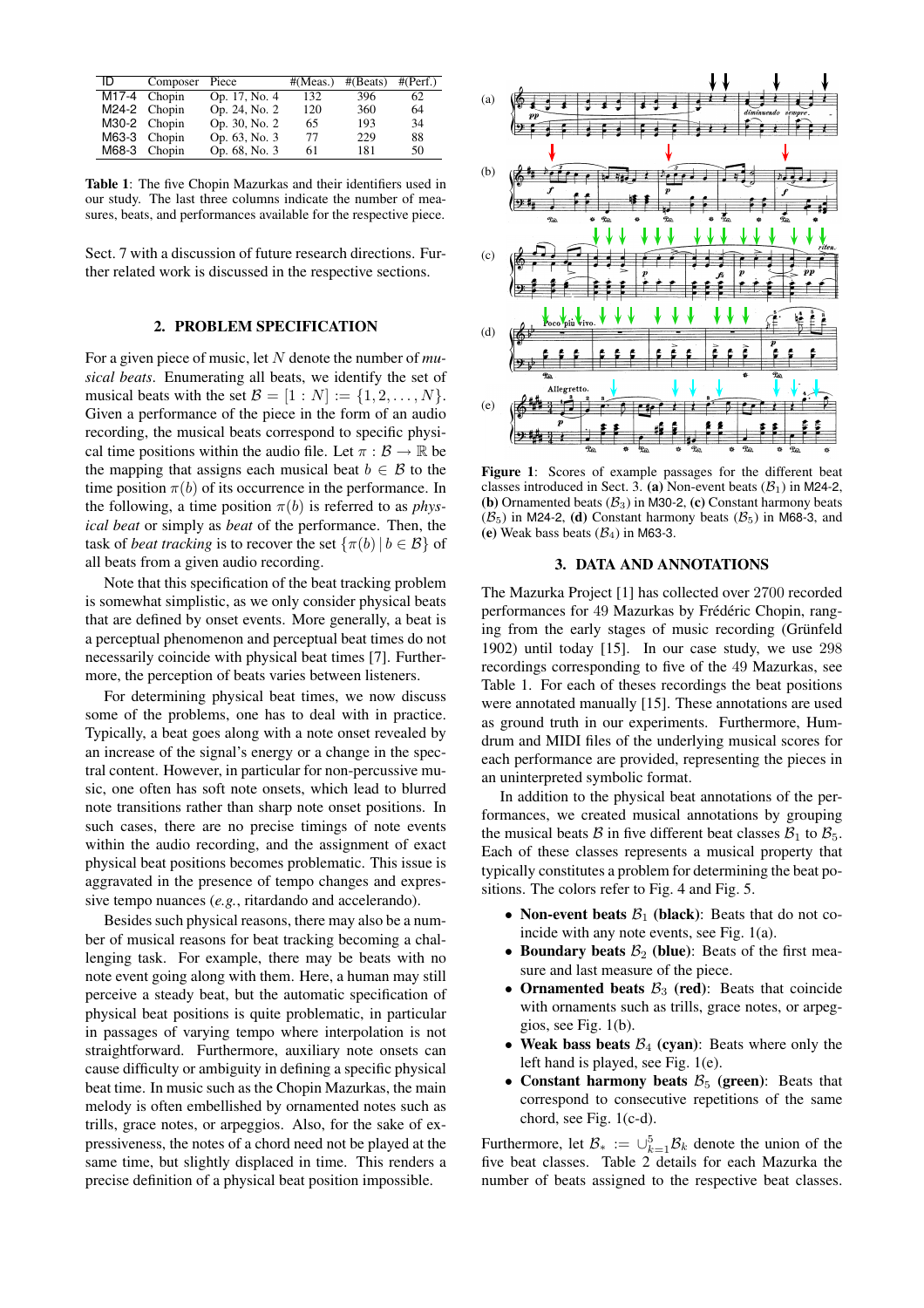|       | I5  |    |   | 53 |    |         |    |
|-------|-----|----|---|----|----|---------|----|
| M17-4 | 396 |    |   | 51 | 88 |         | 54 |
| M24-2 | 360 | 10 | 8 | 22 | 4  | 12      | 55 |
| M30-2 | 193 |    | 8 | 13 | 65 | $_{0}$  | 82 |
| M63-3 | 229 |    |   | Q  | 36 | $^{()}$ | 47 |
| M68-3 | 181 |    |   | 0  | 14 | 12      | 37 |

**Table 2**: The number of musical beats in each of the different beat classes defined in Sect. 3. Each beat may be a member of more than one class.

Note that the beat classes need not be disjoint, *i.e.*, each beat may be assigned to more than one class. In Sect. 6, we discuss the beat classes and their implications on the beat tracking results in more detail.

#### **4. BEAT TRACKING STRATEGIES**

Beat tracking algorithms working on audio recordings typically proceed in three steps: In the first step, note onset candidates are extracted from the signal. More precisely, a *novelty curve* is computed that captures changes of the signal's energy, pitch or spectral content [3, 5, 8, 12]. The peaks of this curve indicate likely note onset candidates. Fig. 2(c) shows a novelty curve for an excerpt of M17- 4 (identifier explained in Table 1). Using a peak picking strategy [3] note onsets can be extracted from this curve. In the second step, the local tempo of the piece is estimated. Therefore, the onset candidates are analyzed with respect to locally periodic or reoccurring patterns [5, 12, 14]. The underlying assumption is that the tempo of the piece does not change within the analysis window. The choice of the window size constitutes a trade-off between the robustness of the tempo estimates and the capability to capture tempo changes. In the third step, the sequence of beat positions is determined that best explains the locally periodic structure of the piece, in terms of frequency (tempo) and phase (timing) [5, 12], see Fig. 2(d).

In our experiments we use three different beat trackers. First, we directly use the onset candidates extracted from a novelty curve capturing spectral differences [11] as indicated by Fig.  $2(c)$ . In this method, referred to as ONSET in the following sections, each detected note onset is considered as a beat position. Second, as a representative of the beat tracking algorithms that transform the novelty curve into the frequency (tempo) or periodicity domain [5, 12, 14], we employ the predominant local periodicity estimation [11], referred to as PLP in the following. We use a window size of three seconds and initialize the tempo estimation with the mean of the annotated tempo. More precisely, we define the global tempo range for each performance covering one octave around the mean tempo, *e.g.*, for a mean tempo of 120 BPM, tempo estimates in the range [90 : 180] are valid. This prevents tempo doubling or halving errors and robustly allows for investigating beat tracking errors, rather than tempo estimation errors. The third beat tracking method (SYNC) we use in our experiments employs the MIDI file available for each piece. This MIDI file can be regarded as additional knowledge, including the pitch, onset time and duration of each note. Using suitable synchronization techniques [9] on the basis of coarse harmonic and very precise onset information,



**Figure 2**: Representations for an excerpt of M17-4. **(a)** Score representation of beats 60 to 74. **(b)** Annotated ground truth beats for the performance pid50534-05 by Horowitz (1985), see [1]. **(c)** Novelty curve (note onset candidates indicated by circles). **(d)** PLP curve (beat candidates indicated by circles).

we identify for each musical event of the piece (given by the MIDI file) the corresponding physical position within a performance. This coordination of MIDI events to the audio is then used to determine the beat positions in a performance and simplifies the beat tracking task to an alignment problem, where the number of beats and the sequence of note events is given as prior knowledge.

### **5. EVALUATION MEASURES**

Many evaluation measures have been proposed to quantify the performance of beat tracking systems [4] by comparing the beat positions determined by a beat tracking algorithm and annotated ground truth beats. These measures can be divided into two groups. Firstly, measures that analyze each beat position separately and secondly, measures that take the tempo and metrical levels into account [5, 12, 13]. While the latter gives a better estimate of how well a *sequence* of retrieved beats correlates with the manual annotation, it does not give any insight into the beat tracking performance at a specific beat of the piece.

In this paper, we evaluate the beat tracking quality on the beat-level of a piece and combine the results of all performances available for this piece. This allows for detecting beats that are prone to errors in many performances. For a given performance, let  $\Pi := \{\pi(b) | b \in \mathcal{B}\}\$ be the set of manually determined physical beats, which are used as ground truth. Furthermore, let  $\Phi \subset \mathbb{R}$  be the set of beat candidates obtained from a beat tracking procedure. Given a tolerance parameter  $\tau > 0$ , we define the  $\tau$ -neighborhood  $I_{\tau}(p) \subset \mathbb{R}$  of a beat  $p \in \Pi$  to be the interval of length  $2\tau$  centered at p, see Fig. 3. We say that a beat p has been *identified* if there is a beat candidate  $q \in \Phi$  in the  $\tau$ -neighborhood of p, *i.e.*,  $q \in \Phi \cap I_{\tau}(p)$ . Let  $\Pi_{\rm id}$   $\subset$   $\Pi$  be the set of all identified beats. Furthermore, we say that a beat candidate  $q \in \Phi$  is *correct* if q lies in the  $\tau$ -neighborhood  $I_{\tau}(p)$  of some beat  $p \in \Pi$  and there is no other beat candidate lying in  $I_{\tau}(p)$  that is closer to p than q. Let  $\Phi_{\rm co} \subset \Phi$  be the set of all correct beat candidates. We then define the precision  $P = P_{\tau}$ , the recall  $R = R_{\tau}$ , and F-measure  $F = F_\tau$  as [4]

$$
P = \frac{|\Phi_{\text{co}}|}{|\Phi|}, \quad R = \frac{|\Pi_{\text{id}}|}{|\Pi|}, \quad F = \frac{2 \cdot P \cdot R}{P + R} \,. \tag{1}
$$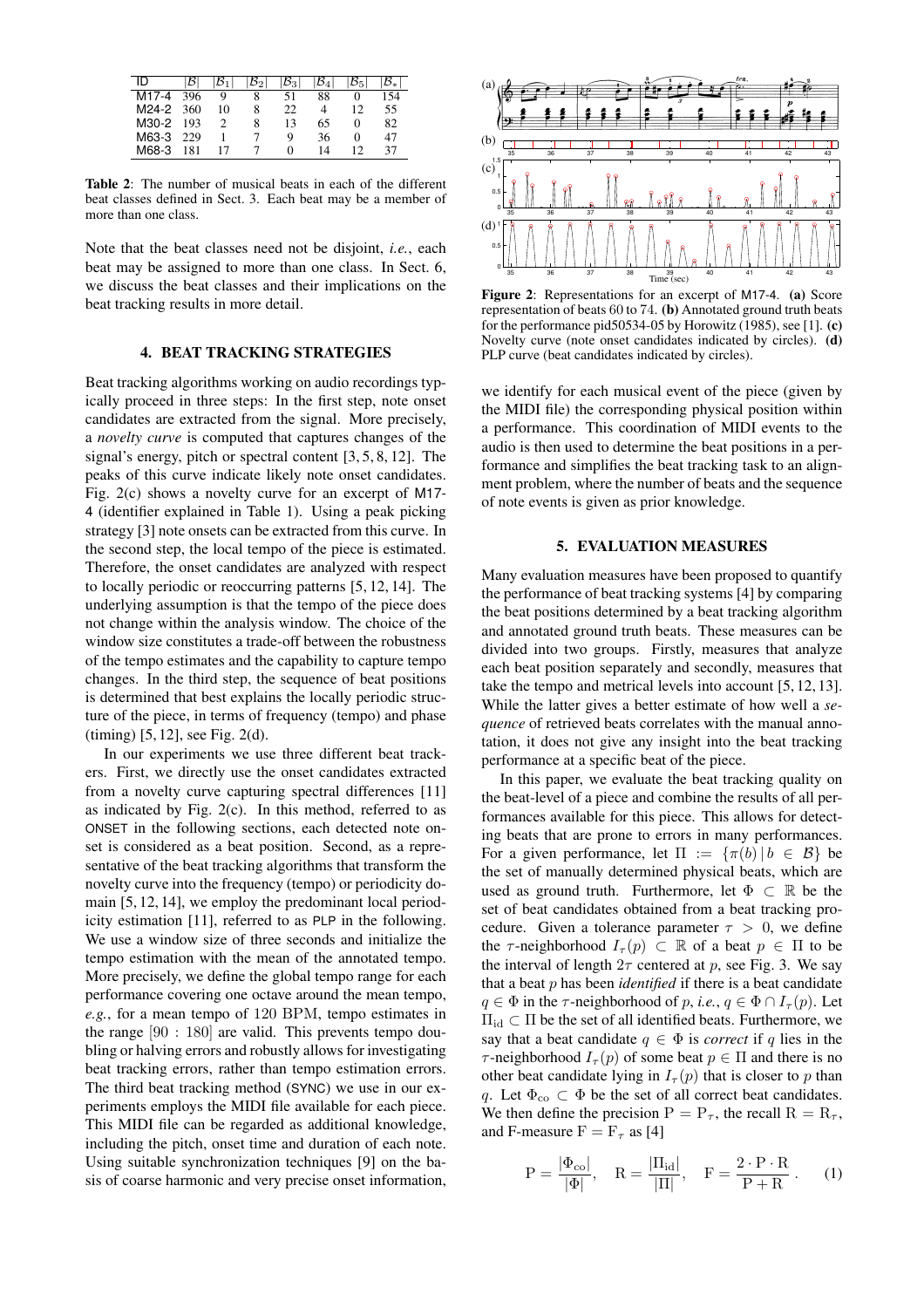

**Figure 3**: Illustration of the  $\tau$ -neighborhood  $I_{\tau}(p)$  and the halfbeat neighborhood  $H(p)$  of a beat  $p = \pi(b)$ ,  $b \in \mathcal{B}$ .

Table 3 shows the results of various beat tracking procedures on the Mazurka data. As it turns out, the F-measure is a relatively soft evaluation measure that only moderately punishes additional, non-correct beat candidates. As a consequence, the simple onset-based beat tracker seems to outperform most other beat trackers. As for the Mazurka data, many note onsets coincide with beats, the onset detection leads to a high recall, while having only a moderate deduction in the precision.

We now introduce a novel evaluation measure that punishes non-correct beat candidates, which are often musically meaningless, more heavily. To this end, we define a *half-beat neighborhood*  $H(p)$  of a beat  $p = \pi(b) \in \Pi$ to be the interval ranging from  $\frac{\pi(b-1)-\pi(b)}{2}$  (or  $\pi(b)$  for  $b = 1$ ) to  $\frac{\pi(b+1)-\pi(b)}{2}$  (or  $\pi(b)$  for  $b = N$ ), see Fig. 3. Then, we say that a beat  $b \in \mathcal{B}$  has been *strongly identified* if there is a beat candidate  $q \in \Phi$  with  $q \in \Phi \cap I_{\tau}(p)$  and if  $H(p) \cap \Phi = \{q\}$  for  $p = \pi(b)$ . In other words, q is the only beat candidate in the half-beat neighborhood of  $p$ . Let  $\Pi_{\text{stid}}$  ⊂  $\Pi$  be the set of all strongly identified beats, then we define the *beat accuracy*  $A = A_{\tau}$  to be

$$
A = \frac{|\Pi_{\text{stid}}|}{|\Pi|}.
$$
 (2)

#### **6. EXPERIMENTS**

We now discuss the experimental results obtained using our evaluation framework and explain the relations between the beat tracking results and the beat classes introduced in Sect. 3.

We start with discussing Table 3. Here, the results of the different beat tracking approaches for all performances of the five Mazurkas are summarized, together with some results from the MIREX 2009 beat tracking task [2]. All beat trackers used in our evaluation yield better results for the Mazurkas than all trackers used in the MIREX evaluation. As noted before, the F-measure only moderately punishes additional beats. In consequence, ONSET  $(F = 0.754)$  seems to outperform all other methods, except SYNC  $(F = 0.890)$ . In contrast, the introduced beat accuracy A punishes false positives more heavily, leading to  $A = 0.535$  for ONSET, which is significantly lower than for PLP  $(A = 0.729)$  and SYNC  $(A = 0.890)$ . For SYNC, the evaluation metrics P, R, F, and A are equivalent because the number of detected beats is always correct. Furthermore, SYNC is able to considerably outperform the other strategies. This is not surprising, as it is equipped with additional knowledge in the form of the MIDI file.

There are some obvious differences in the beat tracking results of the individual Mazurkas caused by the musical reasons explained in [6]. First of all, all methods deliver

|                   | <b>SYNC</b> | ONSET |              |       |       | PLP         |              |       |                |
|-------------------|-------------|-------|--------------|-------|-------|-------------|--------------|-------|----------------|
| ID                | P/R/F/A     | P     | R            | F     | A     | P           | R            | F     | $\overline{A}$ |
| M <sub>17-4</sub> | 0.837       | 0.552 | 0.958        | 0.697 | 0.479 | 0.615       | 0.743        | 0.672 | 0.639          |
| M24-2             | 0.931       | 0.758 | 0.956        | 0.845 | 0.703 | 0.798       | 0.940        | 0.862 | 0.854          |
| M30-2             | 0.900       | 0.692 | 0.975        | 0.809 | 0.623 | 0.726       | 0.900        | 0.803 | 0.788          |
| M63-3             | 0.890       | 0.560 | 0.975        | 0.706 | 0.414 | 0.597       | 0.744        | 0.661 | 0.631          |
| M68-3             | 0.875       | 0.671 | 0.885        | 0.758 | 0.507 | 0.634       | 0.755        | 0.689 | 0.674          |
| Mean:             | 0.890       | 0.634 | 0.952        | 0.754 | 0.535 | 0.665       | 0.806        | 0.728 | 0.729          |
|                   |             |       |              |       |       |             |              |       |                |
|                   |             |       | <b>MIREX</b> |       |       |             | Our Methods  |       |                |
| Method            | DRP3        | GP2   |              | OGM2  | TL    | <b>SYNC</b> | <b>ONSET</b> |       | PI P           |
| F                 | 0.678       | 0.547 |              | 0.321 | 0.449 | 0.890       |              | 0.754 | 0.728          |

**Table 3**: Comparison of the beat tracking performance of the three strategies used in this paper and the MIREX 2009 results (see [2] for an explanation) based on the evaluation metrics Precision P, Recall R, F-measure F and the beat accuracy A.

the best result for M24-2. This piece is rather simple, with many quarter notes in the dominant melody line. M17- 4 is the most challenging for all three trackers because of a frequent use of ornaments and trills and many beat positions that are not reflected in the dominating melody line. For the ONSET tracker, M63-3 constitutes a challenge  $(A = 0.414)$ , although this piece can be handled well by the SYNC tracker. Here, a large number of notes that do not fall on beat positions provoke many false positives. This also leads to a low accuracy of PLP  $(A = 0.631)$ .

Going beyond this evaluation on a piece-level, Fig. 4 and Fig. 5 illustrate the beat-level beat tracking results of our evaluation framework for the SYNC and PLP strategy, respectively. Here, for each beat  $b \in \mathcal{B}$  of a piece, the bar encodes for how many of the performances of this piece the beat was not *strongly identified* (see Sect. 5). High bars indicate beats that are incorrectly identified in many performances, low bars indicate beats that are identified in most performances without problems. As a consequence, this representation allows for investigating the musical properties leading to beat errors. More precisely, beats that are consistently wrong over a large number of performances of the same piece are likely to be caused by musical properties of the piece, rather than physical properties of a specific performance. For example, for both tracking strategies (SYNC and PLP) and all five pieces, the first and last beats are incorrectly identified in almost all performances, as shown by the blue bars  $(\mathcal{B}_2)$ . This is caused by boundary problems and adaption times of the algorithms.

Furthermore, there is a number of significant high bars within all pieces. The SYNC strategy for M68-3 (see Fig. 4) exhibits a number of isolated black bars. These non-event beats do not fall on any note-event  $(\mathcal{B}_1)$ . As stated in Sect. 2, especially when dealing with expressive music, simple interpolation techniques do not work to infer these beat positions automatically. The same beat positions are problematic in the PLP strategy, see Fig. 5. For M30-2 (Fig. 4) most of the high bars within the piece are assigned to  $B_3$  (red). These beats, which coincide with ornaments such as trills, grace notes, or arpeggios are physically not well defined and hard to determine. For the Mazurkas, chords are often played on-beat by the left hand. However, for notes of lower pitch, onset detection is problematic, especially when played softly. As a consequence, beats that only coincide with a bass note or chord, but without any note being played in the main melody, are a frequent source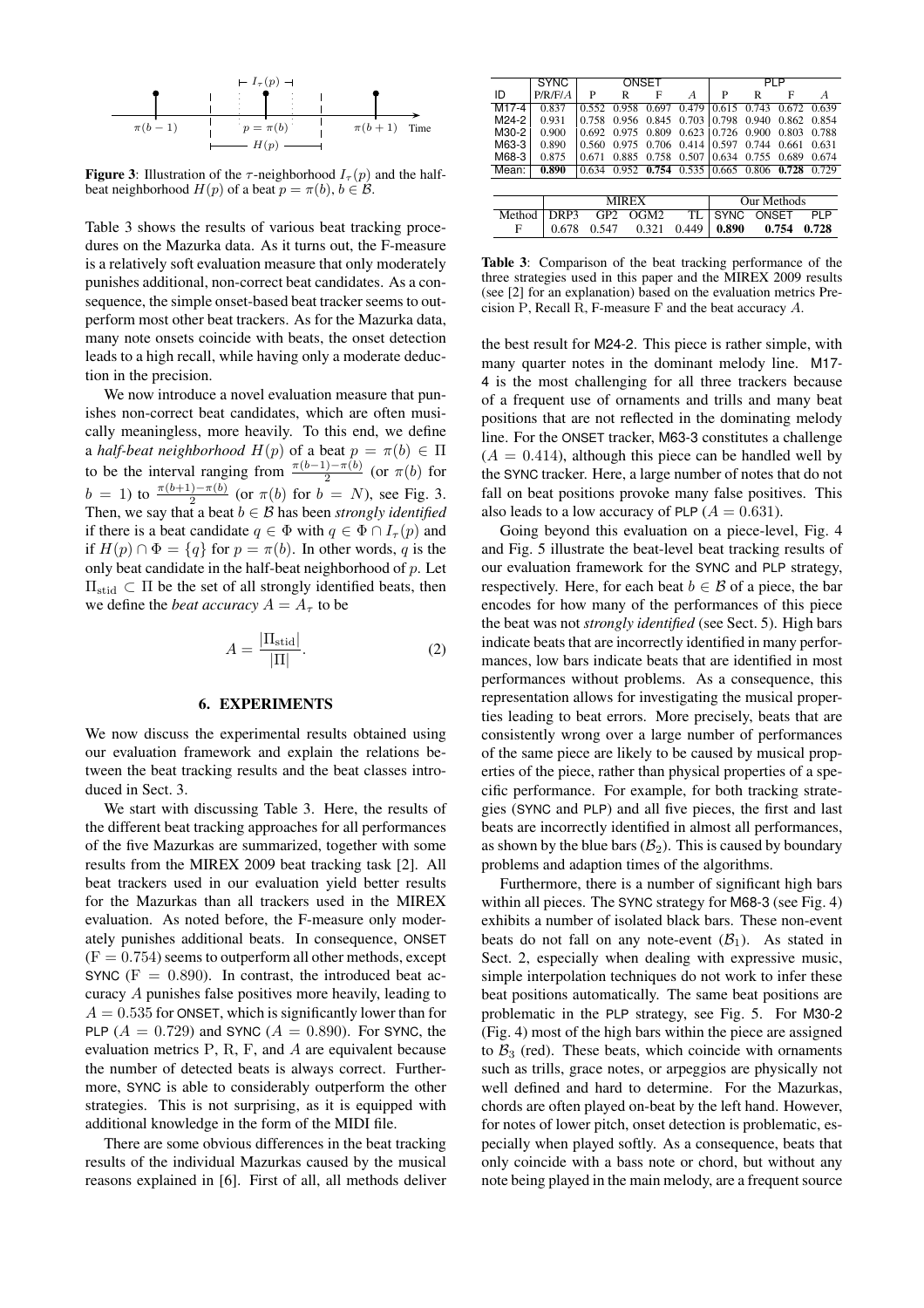

**Figure 4**: The beat error histogram for the synchronization based beat tracking (SYNC) shows for how many performances of each of the five Mazurkas a beat b is not identified. The different colors of the bars encode the beat class  $\beta$  a beat is assigned to, see Sect. 3.



**Figure 5**: The beat error histogram for the PLP tracker shows for how many performances of M24-2 and M68-3 a beat b is not identified. The different colors of the bars encode the beat class  $\beta$  a beat is assigned to, see Sect. 3.

for errors. This is reflected by the cyan bars  $(\mathcal{B}_3)$  frequently occurring in M17-4 (Fig. 4). Finally,  $\mathcal{B}_5$  (green) contains beats falling on consecutive repetitions of the same chord. This constitutes a challenge for the onset detection, especially when played softly. Both M24-2 and M68-3 exhibit a region of green bars that are incorrectly tracked by the SYNC (Fig. 4) and PLP (Fig. 5) trackers.

As mentioned in Sect. 4, PLP can not handle tempo changes well. As a consequence, many of the beat errors for PLP that are not assigned to any beat class (*e.g.*, M24-2 in Fig. 5,  $b = [260 : 264]$  ) are caused by sudden tempo changes appearing in many of the performances. However, these are considered a performance-dependent property, rather than a piece-dependent musical property and are not classified in a beat class.

Table 4 summarizes the effect of each beat class on the piece-level results. Here, the mean beat accuracy is reported for each of the five Mazurkas, when excluding the beats of a certain class. For example, M30-2 contains many beats of  $B_3$ . Excluding these ornamented beats from the evaluation, the overall beat accuracy increases from  $A = 0.900$  to  $A = 0.931$  for SYNC (Table 4 (left)) and

from 0.788 to 0.814 for PLP (Table 4 (right)). The challenge of M68-3 however, are non-event beats  $(\mathcal{B}_1)$ . Leaving out these beats, the accuracy increases from 0.875 to 0.910 for SYNC and from 0.674 to 0.705 for PLP.

Aside from musical properties of a piece causing beat errors, physical properties of certain performances make beat tracking difficult. In the following, we exemplarily compare the beat tracking results of the performances of M63-3. Fig. 6 shows the beat accuracy  $\hat{A}$  for all 88 performances available for this piece. In case of the SYNC tracker, the beat accuracy for most of the performances is in the range of 0.8−0.9, with only few exceptions that deviate significantly (Fig. 6(a)). In particular, Michalowski's 1933 performance with index 39 (pid9083-16, see [1]) shows a low accuracy of only  $A = 0.589$  due to a poor condition of the original recording which contains a low signal-to-noise ratio and many clicks. The low accuracy  $(A = 0.716)$  of performance 1 (Csalog 1996, pid1263b-12) is caused by a high amount of reverberation, which makes a precise determination of the beat positions hard. The poor result of performance 81 (Zak 1951, pid918713- 20) is caused by a detuning of the piano. Compensating